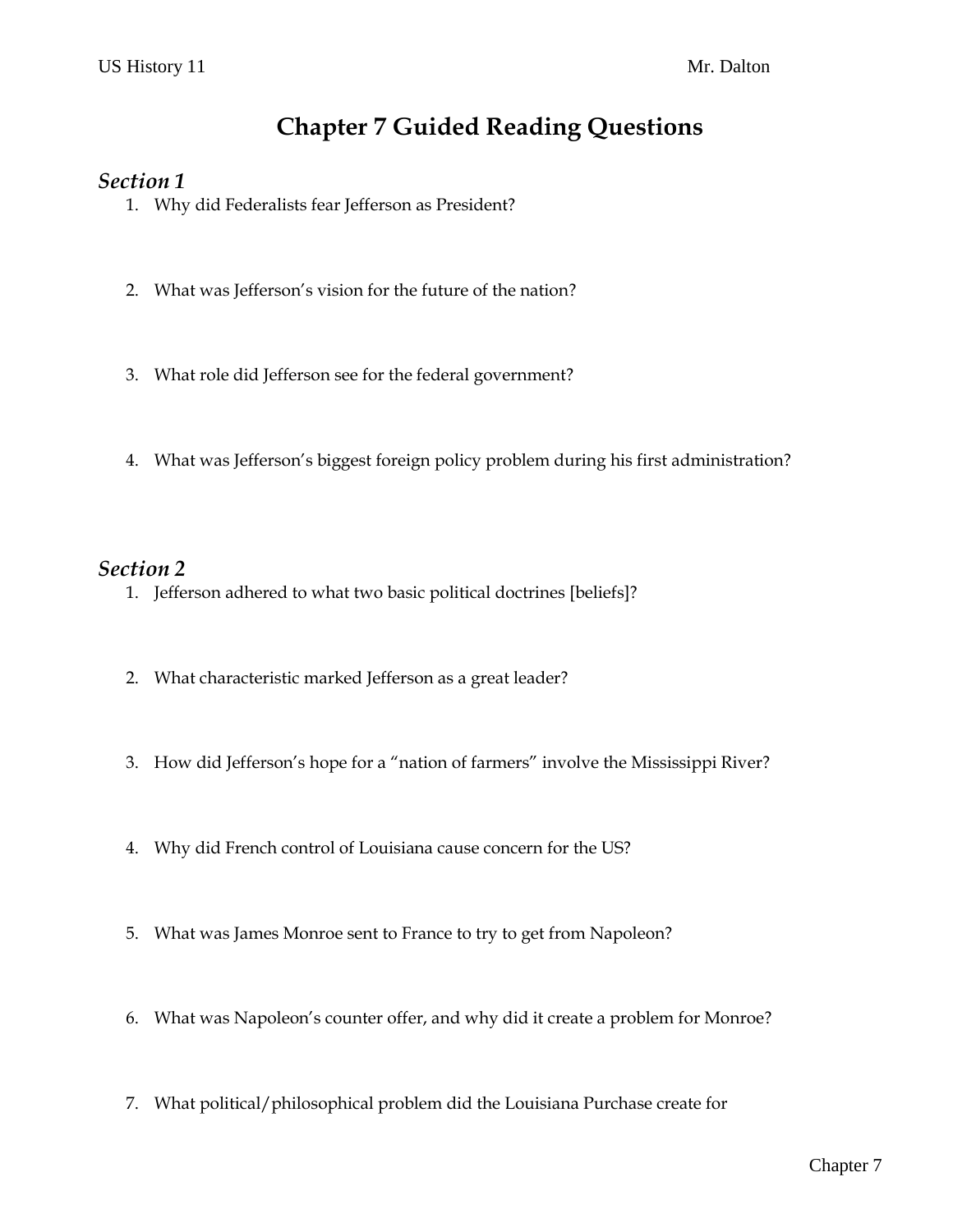#### Jefferson?

- 8. Name four important results of the Louisiana Purchase.
- 9. What were the most important results of the Lewis and Clark expedition?

#### *Section 3*

- 1. What was John Adams trying to accomplish with the appointment of the midnight judges?
- 2. Jefferson saw political patronage as having what two advantages?
- 3. John Marshall's leadership of the Supreme Court had what two lasting effects?
- 4. What was the major issue in *Marbury v. Madison*?
- 5. John Marshall set a precedent for what with the decision in *Marbury v. Madison*?
- 6. By taking on the power of judicial review, the Supreme Court took on what role?
- 7. Jefferson's first administration made what three major achievements?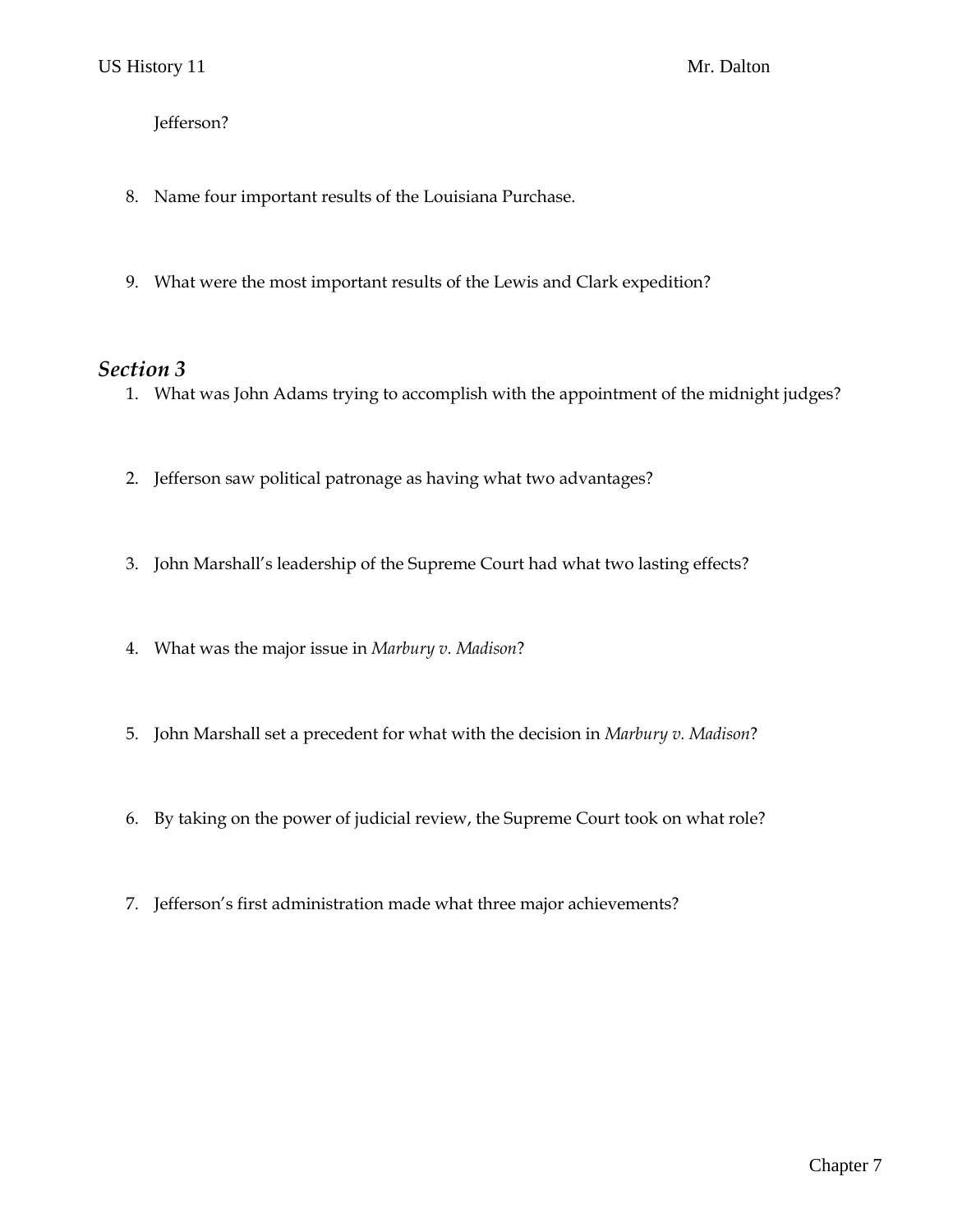### *Section 4*

- 1. How did war between Britain and France affect the US in 1803?
- 2. What effect did the *Chesapeake Leopard* Affair have on US-British relations?